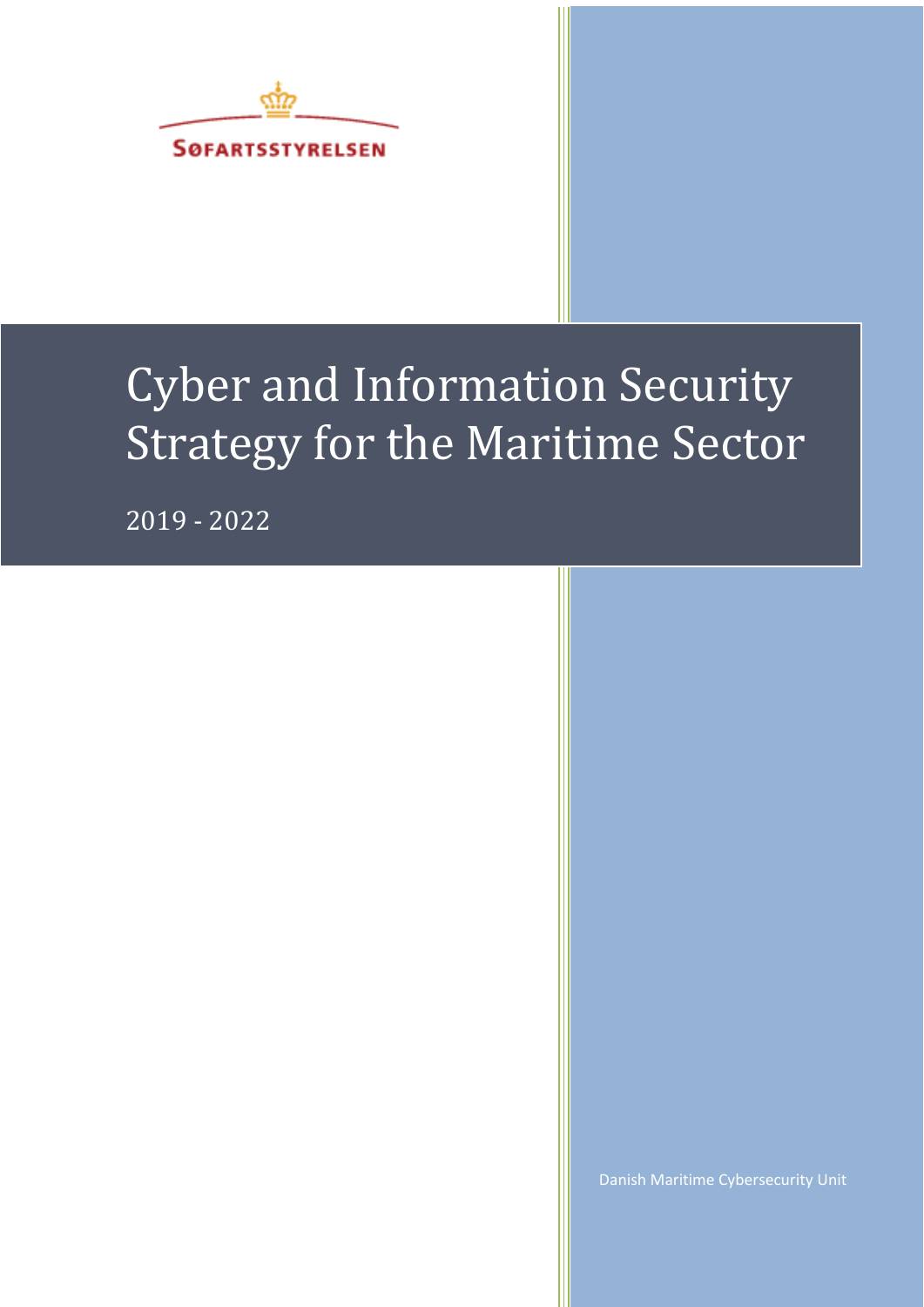# **Contents**

| $\mathbf{1}$   |       |  |                                                                                               |  |
|----------------|-------|--|-----------------------------------------------------------------------------------------------|--|
| $\overline{2}$ |       |  |                                                                                               |  |
| 3              |       |  |                                                                                               |  |
|                | 3.1   |  |                                                                                               |  |
|                | 3.2   |  |                                                                                               |  |
|                | 3.2.1 |  |                                                                                               |  |
|                | 3.2.2 |  |                                                                                               |  |
|                | 3.2.3 |  |                                                                                               |  |
| 4              |       |  |                                                                                               |  |
|                | 4.1.1 |  |                                                                                               |  |
|                | 4.1.2 |  |                                                                                               |  |
|                | 4.1.3 |  |                                                                                               |  |
|                | 4.1.4 |  |                                                                                               |  |
|                | 4.1.5 |  | Focus on standardised processes in relation to cyber and information security management7     |  |
|                | 4.1.6 |  | Ensuring a consistent and robust cyber and information security emergency response            |  |
|                | 4.1.7 |  |                                                                                               |  |
|                | 4.1.8 |  |                                                                                               |  |
|                | 4.2   |  |                                                                                               |  |
|                | 4.2.1 |  | Increased awareness level through cooperation and knowledge sharing in the maritime sector 10 |  |
|                | 4.2.2 |  | Joint emergency response and early warning plan for handling IT security incidents 10         |  |
|                | 4.2.3 |  |                                                                                               |  |
| 5              |       |  |                                                                                               |  |
|                | 5.1   |  |                                                                                               |  |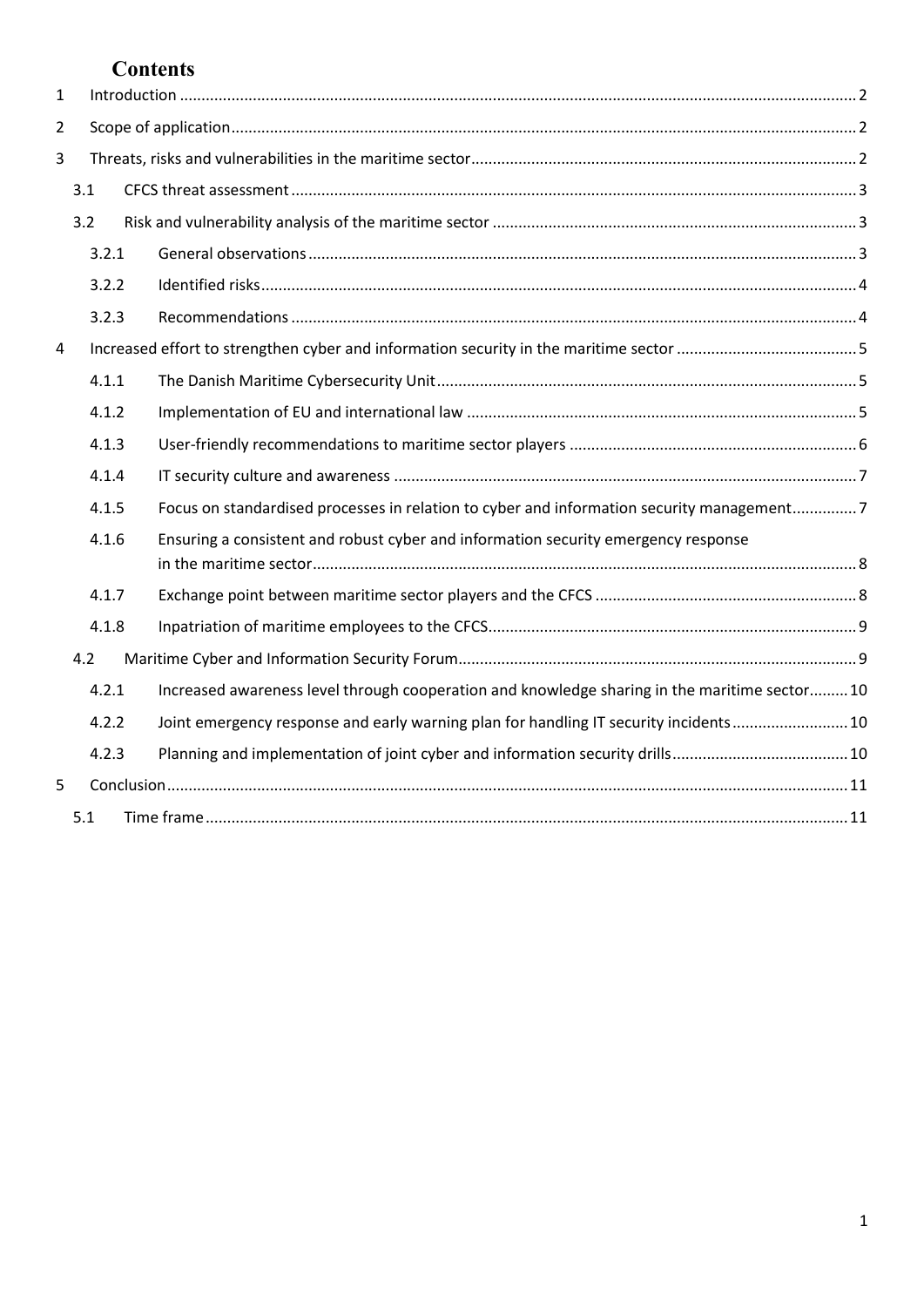# <span id="page-2-0"></span>**1 Introduction**

In the context of the 2018-2023 Defence Agreement, the Danish Government will reinforce Denmark's defences against cyber threats considerably and has on that basis prepared the national cyber and information security strategy. With this strategy, the Government will launch a number of initiatives aimed at improving cyber and information security activities in the critical sectors of society. The maritime sector has been designated as one of the sectors of particular importance to cyber and information security in Denmark. Consequently, it must be ensured that a clear plan is in place for the cyber and information security activities within the sector, and that is the purpose of this strategy.

Cyber and information security in the maritime sector includes the safety of navigation in Danish waters and the safety and security of Danish-flagged ships and their crews. Cyber security for ships includes services such as traffic monitoring, warnings and navigation information (AIS, NAVTEX), systems used by ships and ship operation software, including software for propulsion and navigation.

The Danish Maritime Authority's strategic aim with the sub-strategy for cyber and information security is *that security on board Danish ships and in Danish waters should not be compromised as a result of cyberattacks.* The cyber and information security challenges of the maritime sector will form an integral element of the maritime security activities of the Danish Maritime Authority and will be addressed alongside other challenges and tasks related to maintaining security on board Danish ships and the safety related to navigation in Danish waters.

The sub-strategy will complement the implementation of the EU Directive on Security of Network and Information Systems (the NIS Directive) by implementing specific initiatives. Based on the sector's vulnerabilities and the threat scenario in the maritime domain, these initiatives will contribute to greater resilience to cyberattacks and thus to improved cyber security in the maritime sector. Given the global nature of the maritime sector, it may also be necessary to establish contact to reliable international partners for sharing experience and knowledge in the field of cyber and information security.

# <span id="page-2-1"></span>**2 Scope of application**

In the Danish Cyber and Information Security Strategy, the Government has emphasised that the responsibility for cyber and information security activities in Denmark is based on the principle of sectoral responsibility: The authority responsible for a given function on a day-to-day basis is also the responsible authority when a cyber and information security incident occurs. Accordingly, the responsibility for cyber and information security in the maritime sectors lies with the Danish Maritime Authority and covers safety of navigation in Danish waters and security on board Danish ships, including systems used by ships and ship operation software, including software for propulsion and navigation, see the Danish Act on Safety at Sea. Cyber and information security in the maritime sector also covers services such as traffic monitoring, warnings and navigation information as well as other systems related to safe and secure navigation.

In this strategy the concept of information security encompasses the overall measures to secure information with regard to confidentiality, integrity (alteration of data) and accessibility. This includes organisation of security measures, influencing behaviour, data processing procedures, supply chain management and technical security measures.

For the purpose of this strategy, cyber security encompasses protection against breaches of security resulting from attacks on data or systems via a connection to an external network or system. Cyber security thus focuses on vulnerabilities inherent to the interconnection of systems, including connections to the Internet.

### <span id="page-2-2"></span>**3 Threats, risks and vulnerabilities in the maritime sector**

In order to strengthen cyber and information security in the sector, it is necessary to describe the current threat scenario it is facing. Furthermore, it is necessary to identify and describe the sector's vulnerabilities to the threats.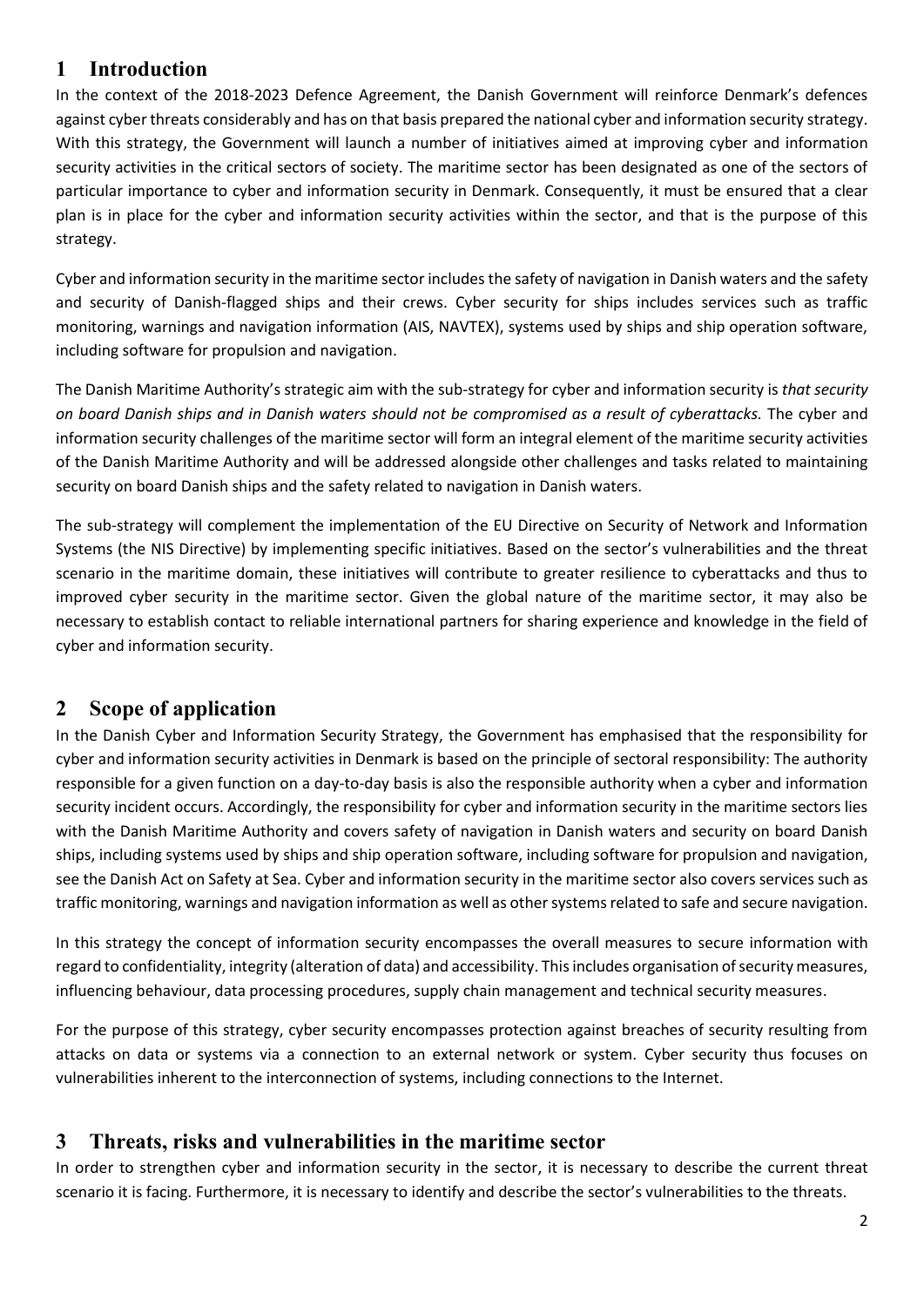Below is a description of the specific threat assessment for the maritime sector based on the current threat assessments<sup>1</sup> made by the Centre for Cyber Security (CFCS). The threat assessments outline the threats primarily facing the maritime sector and where to consider taking preventive measures. This is done by ranking the individual threats according to the sector's vulnerability to them. The next section presents the conclusions of the risk and vulnerability analysis prepared for the Danish Maritime Authority by an external consulting firm in November 2018. The analysis provides an overview of the risks and vulnerabilities facing the maritime sector as a result of the current threat scenario and as a result of the increasing usage of automated ship systems as well as Internet and information services.

#### <span id="page-3-0"></span>**3.1 CFCS threat assessment**

In its threat assessment, the CFCS concludes that

- the general cyber threat against the maritime sector is directed against commercial businesses and does not currently pose a direct threat to maritime operations;
- the threat from destructive cyberattacks against the maritime sector is low. However, maritime lines of communication, including vessels and ports, may be targets for destructive cyberattacks during times of conflict;
- the threat from cyber espionage against the maritime sector is very high, and it is assessed that states systematically use cyber espionage as a means to achieve industrial and business advantages and promote political and economic interests;
- the threat from cyber criminals against the maritime sector is very high. In particular, there is a considerable threat from cyber criminals aiming to blackmail public authorities, businesses and individuals (ransomware). Networks of cyber criminals exist that are organised and work towards long-term objectives, and cyber crimes are probably also committed by government-backed hackers;
- the threat of cyber activism against the maritime sector is low. The shipping industry does not enjoy a high degree of attention from cyber activists, and as such is not a high-profile target;
- the threat of cyber terrorism against the maritime sector is low. Terrorist groups have only shown a limited interest in the maritime sector. Also, terrorist groups lack the capabilities and resources to launch spectacular cyberattacks against the maritime sector.

#### <span id="page-3-1"></span>**3.2 Risk and vulnerability analysis of the maritime sector**

The purpose of the analysis is to uncover the principal vulnerabilities faced by the maritime sector as a result of increasing usage of automated ship systems as well as Internet and information services. The analysis has identified maritime services operators, including their services, functions and systems, which are particularly critical to the maritime sector. Moreover, the analysis has identified a number of areas where a special targeted effort is required to ensure cyber and information security. The risk and vulnerability analysis was prepared in close dialogue with maritime sector players, including Danish Shipping and other public authorities.

#### <span id="page-3-2"></span>**3.2.1 General observations**

1

The increasing IT usage in ships has led to considerable dependency on IT usage for core activities in the maritime sector. The analysis shows that the respondents are working with cyber security at different levels. Some players,

 $1$  "Cybertruslen mod Danmark" – May 2018, and "The Cyber threat against the maritime sector" – March 2017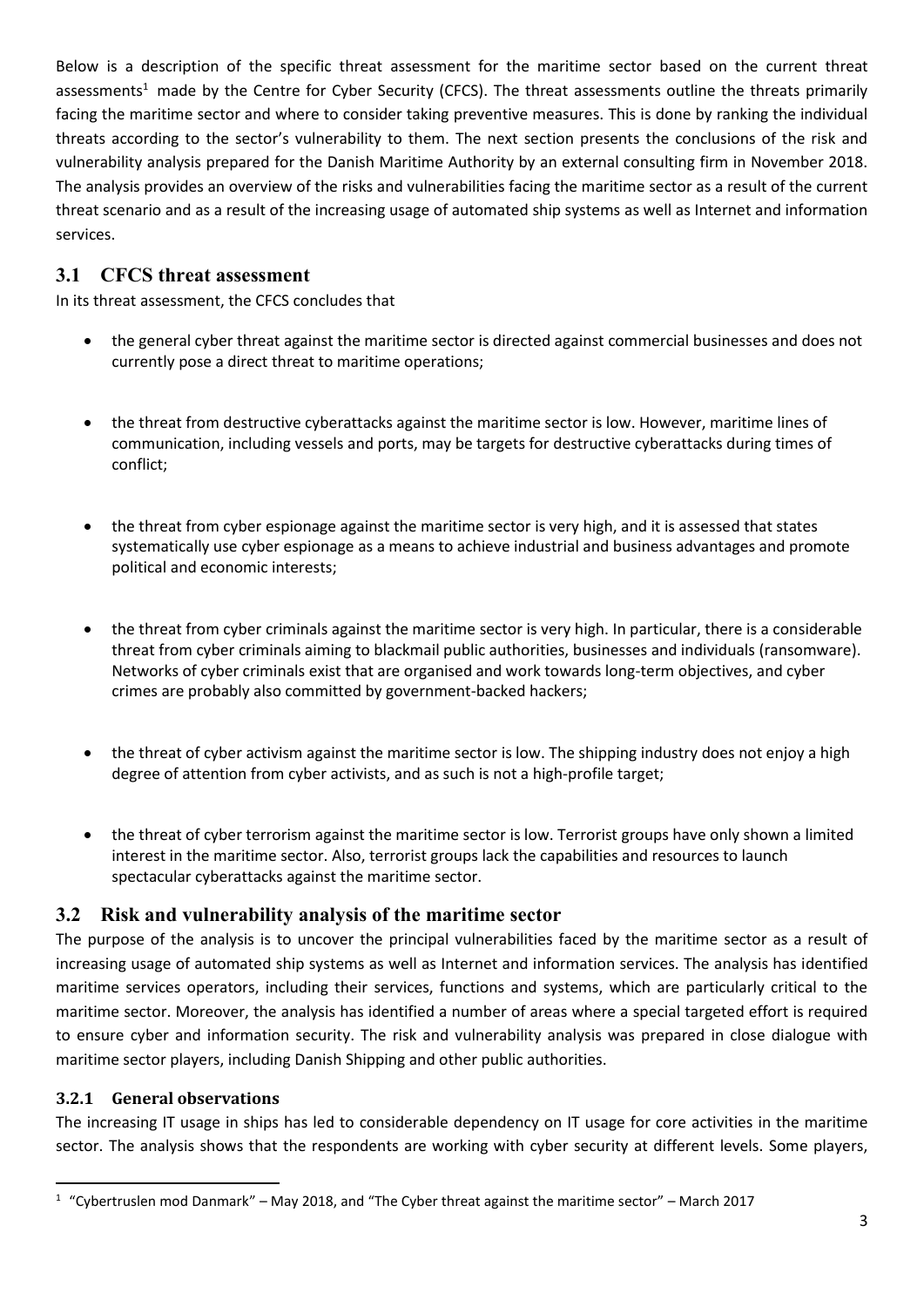including the public authorities, generally apply the ISO 27001 standard in relation to cyber security. The private-sector players take a broader approach to cyber security, seeking inspiration from recognised standards such as ISO 27001, but also from specific technologies and other security-related branches, such as physical security.

#### <span id="page-4-0"></span>**3.2.2 Identified risks**

According to the analysis, the maritime sector in general considers three cyber and information security risks as particularly significant:

- Lack of timely response to technical vulnerabilities: Respondents mentioned a technology gap between the information technology (IT - e.g. administrative systems) and operational technology (OT- e.g. propulsion systems) applied in ships versus land-based IT and OT technology. Land-based systems are generally better updated than the corresponding ship-based systems. In case of insufficient focus on potential risks and threats and due to a failure to update the ship-based systems, there is a risk that the IT and OT usage in ships is more susceptible to cyberattacks.
- No process in place for upgrades: Respondents mentioned that some of the procedures applied for upgrading OT equipment do not match the guidelines applied for IT technologies. This entails a risk of failed upgrades, for instance of SCADA systems, which are applied for monitoring and control of industrial processes.
- Securing critical systems: Respondents mentioned that systems, including databases and registers based on older technology, may be particularly vulnerable to targeted attacks aimed at compromising and/or deleting critical data. The potential consequences are loss of data, lack of data integrity, loss of reputation and, not least, a potential financial loss. For example, the Danish Maritime Authority's registers of shipping represent a risk for the Danish Government in terms of ship mortgages. If such a register is destroyed or compromised, it may involve a risk of financial loss.

#### <span id="page-4-1"></span>**3.2.3 Recommendations**

The analysis describes a number of strengths concerning the players' capabilities to manage and deliver cyber security. The responses showed that analogue capabilities and options are good, defined as the options for acting without the use of IT systems. The analogue capabilities and options can be applied to maintain operations and services in the event of a breakdown of IT and OT systems. Many respondents have worked intensively on cyber security and are therefore also very attentive to their own weaknesses and strengths.

The analysis recommends as follows:

- Use of technologies in the maritime sector which are resilient to cyber threats e.g. encryption of navigation and communication infrastructure.
- Use of recognised IT security standards. Through compliance with or inspiration from standards such as ISO 27001 in relation to cyber and information security, the players can – through their selection or omission of controls in the Statement of Applicability (SoA) – implement security and control measures that are adapted to their specific risk profile. Standards are understood and perceived in the same way among international players, which makes security efforts and the understanding of IT usage across the sector transparent.
- Raised awareness of IT security among maritime sector employees. According to observations, IT awareness and training are not high-priority issues on board ships. The maritime sector already has training and routines in place for other security aspects – e.g. fire instructions. This mindset should be applied to IT usage as well.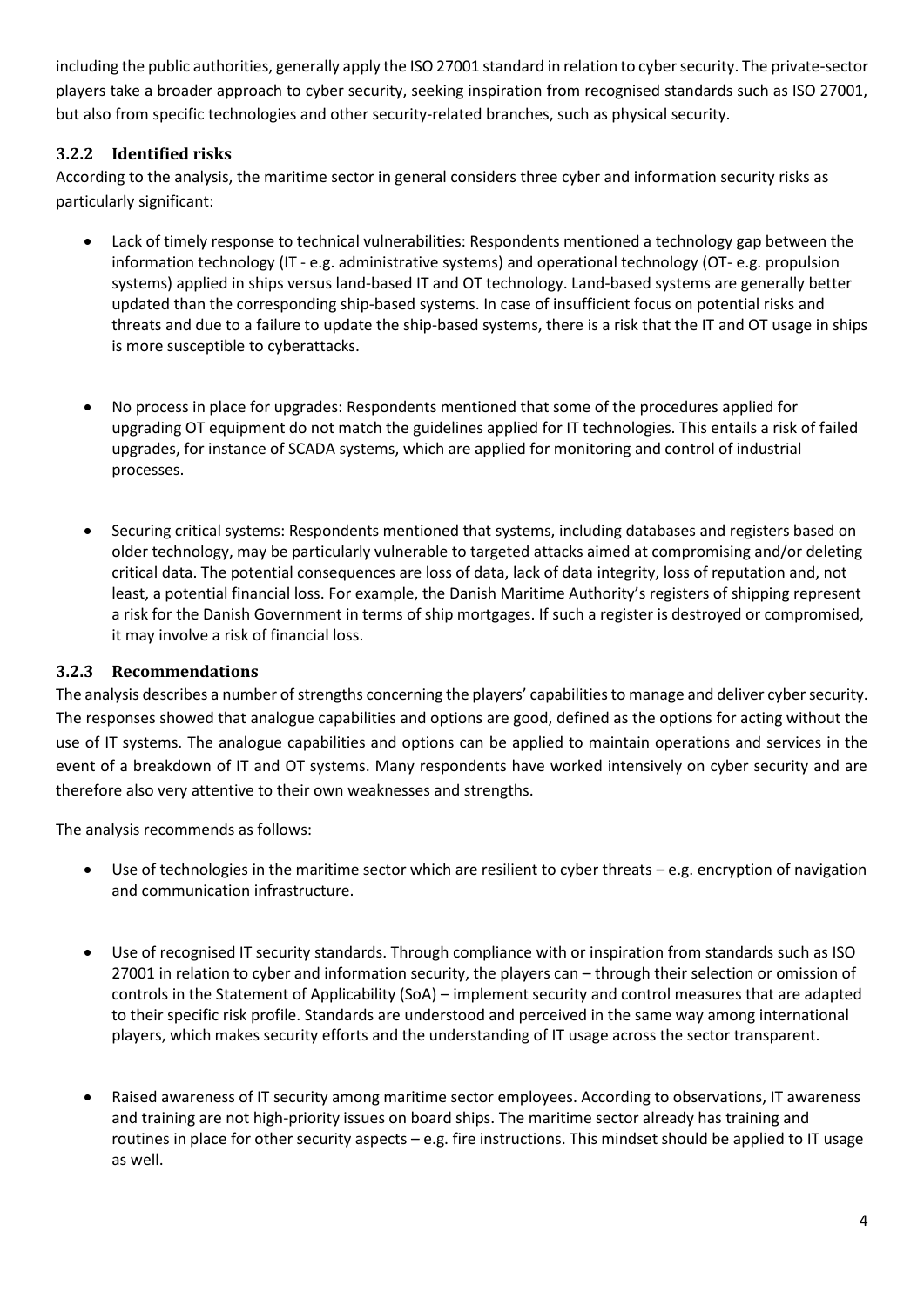- Communication, management and guidance on IT security should come from top management. A ship or a department should never act in isolation with respect to IT security.
- Efforts to strengthen supply chain management. Vessels are increasingly digitised, and the newest vessels are updated and maintained directly by the suppliers of the systems. However, owing to the complexity of such systems, their maintenance is increasingly outsourced. It is recommended to make specific requirements with respect to suppliers' security level and review of suppliers' quality performance.
- Cooperation on cyber security in systems, services, technologies and data applied across the critical sectors of society. Joint efforts across the sectors make good sense, but require coordination and targeted regulation to provide for a minimum security level.

## <span id="page-5-0"></span>**4 Increased effort to strengthen cyber and information security in the maritime sector**

Based on the threat assessment and the vulnerability analysis, the following measures, specified in sections 4.1.1- 4.18, will be launched to strengthen cyber and information security in the sector.

#### <span id="page-5-1"></span>**4.1.1 The Danish Maritime Cybersecurity Unit**

To perform the task of implementing the cyber and information security strategy for the maritime sector, the Danish Maritime Authority has established the Danish Maritime Cybersecurity Unit, which is tasked with delivering the initiatives set out in the strategy. On the basis of current threat assessments and in-depth knowledge of the maritime sector (players, services and infrastructure), the Unit will provide advice and will serve as a communication hub with respect to cyber and information security for the entire maritime sector and as an internal expert function at the Danish Maritime Authority regarding cyber and information security.

Its primary responsibilities in this connection will be to communicate, procure, create and validate IT security-related information between maritime sector players. Other responsibilities will include coordination tasks and organisation of professional workshops and conferences related to specific IT security issues in the maritime sector. An action plan will be prepared for the specific efforts, which will be implemented in close cooperation with the sector, for example in relation to skills enhancement, enforcement, regulation, supply chain management and information initiatives.

#### <span id="page-5-2"></span>**4.1.2 Implementation of EU and international law**

The EU Directive on Security of Network and Information Systems (the NIS Directive) entered into force on 9 May 2018 and aims to increase security of services dependent on network and information technology. Being among the sectors mentioned in the Directive, the maritime sector must comply with the requirements provided in the Directive, including those regarding identification of operators of essential services and notification of security incidents. It follows from the NIS Directive that operators of essential maritime services in the maritime sector must notify the Danish Maritime Authority (the Danish Maritime Cybersecurity Unit) and the CFCS of incidents having had a significant impact on the continuity of the maritime services they provide.

Accordingly, at the beginning of 2019 the Danish Maritime Authority will issue an Order on security of network and information systems of importance to the security and navigation of ships, which implements the NIS Directive in Denmark in this field. The Order will lay down requirements for shipowners and ships as well as certain providers of maritime services. This means that Danish shipowners and ships using network and information systems will be required to incorporate cyber security in their risk management measures with a view to the safe and secure navigation of the ships. Furthermore, they must notify the Danish Maritime Authority and the CFCS of any incidents covered by the Order and having an impact on the security and navigation of the ships.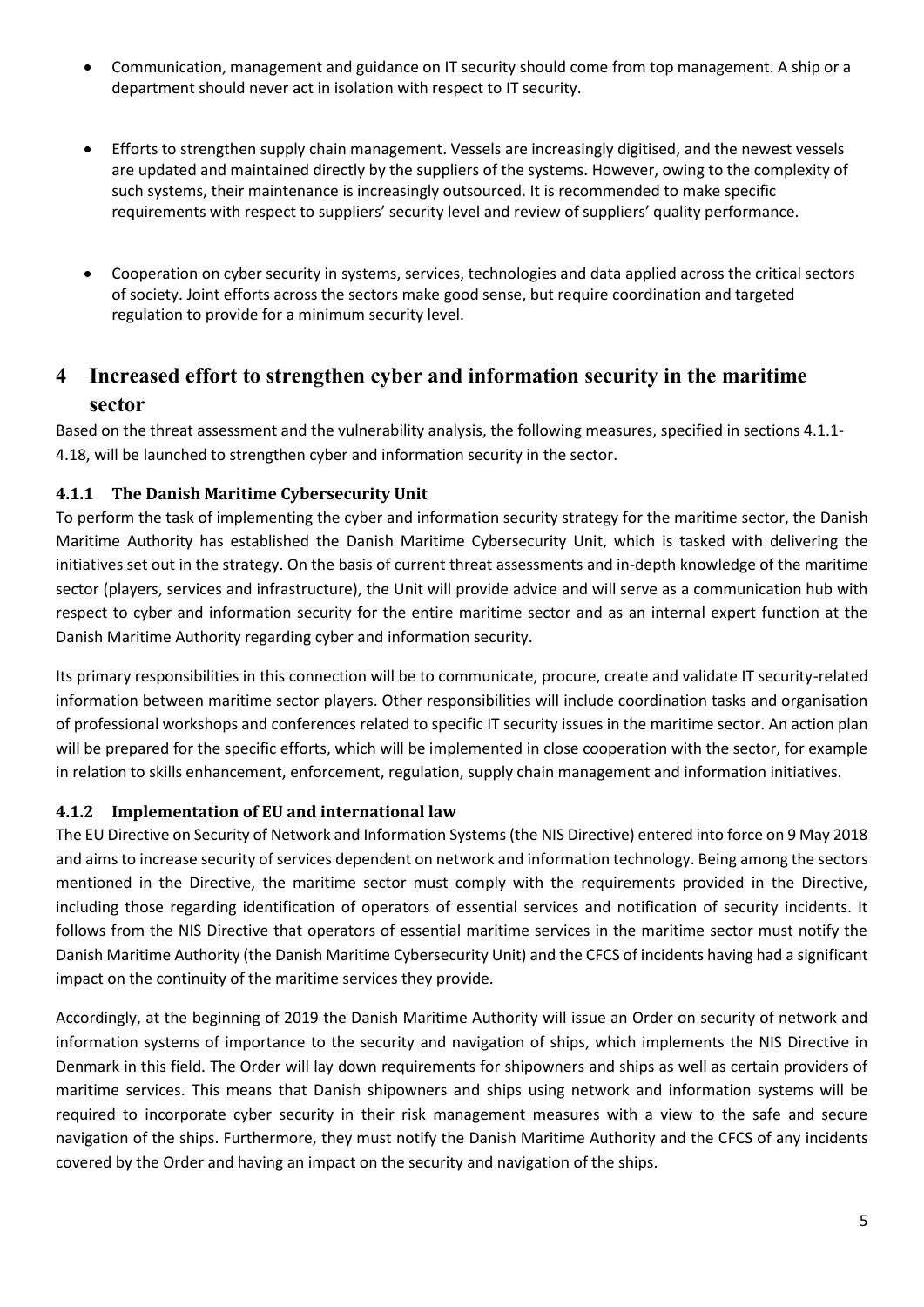Large cargo ships and passenger ships are subject to the International Safety Management (ISM) Code and thus already required to address cyber security. Other ships may also have vulnerable systems, such as electronic nautical charts and communication systems, and thus also need to meet appropriate security standards. The Order therefore authorises the Danish Maritime Authority to lay down detailed requirements for such ships.

Based on the above risk and vulnerability analysis, the Danish Maritime Authority will determine which other vessel types should be subject to cyber and information security requirements. Also, ships sailing in Danish waters use various digital maritime services, which provide the ships with data or monitor their activity. This includes Vessel Traffic Service (VTS), which monitors vessel traffic in the Great Belt and Oresund, navigation information (navigation warnings) to vessels in Danish waters and information exchange systems such as AIS (Automatic Identification System). When the Order comes into force, the Danish Maritime Authority will prepare a list of operators of maritime services that are covered by the Order. This list will also be forwarded to the European Commission. At least every two years, the Danish Maritime Authority will review and update the list.

Supervision of vessels and shipowners will form part of the periodic surveys already conducted by the Danish Maritime Authority today, and going forward, the supervision will include maritime services.

#### **4.1.2.1 International efforts by the Danish Maritime Authority:**

It is important for Danish shipping and the Danish Maritime Authority that maritime sector regulation generally takes place at the international level, given the global nature of the maritime domain. Therefore, it is a fundamental Danish priority that Danish maritime regulation is in alignment with international rules and regulations, and that common global cyber security rules apply to all shipowners and vessels. This will contribute to delivering a common high, global level of cyber and information security, as this is the only way to ensure that ships sailing through Danish waters or calling at Danish ports meet reasonable cyber and information security standards. Moreover, it would be detrimental to Danish shipowners and shipping in general if Denmark or the EU were to introduce stricter or merely different requirements compared with the rest of the world, as this could distort competition.

The Danish Maritime Authority will therefore work towards making the cyber and information security framework in the maritime sector global and negotiated at the level of the UN International Maritime Organization (IMO), and towards the establishment of relevant cooperative relationships at both international and EU level so that Danish shipowners may apply the same global standards to prevent cyberattacks.

#### <span id="page-6-0"></span>**4.1.3 User-friendly recommendations to maritime sector players**

The digitisation and automation of systems and processes in the maritime sector support not only the objectives of secure and efficient cargo handling, increased safety of navigation, minimisation of fuel consumption and improved customer experience in the form of flexible and user-friendly customer platforms, but also the objectives of compliance with international rules on aspects such as ship surveys, emergency response planning, environmental considerations, personal safety and carriage of dangerous goods. As mentioned in the risk and vulnerability analysis, however, increased dependence on digital solutions engenders a series of vulnerabilities, which may result in incidents that could cause breakdowns of ship management and logistics systems, bodily injury and property damage and have a negative impact on passability or communication to customers.

Specifically, the following initiatives will be launched:

The Danish Maritime Authority will formulate concrete and user-friendly recommendations to contribute to providing a sharper focus on cyber and information security in the sector. They include the following overall recommendations:

cyber and information security requires the attention and priority of management;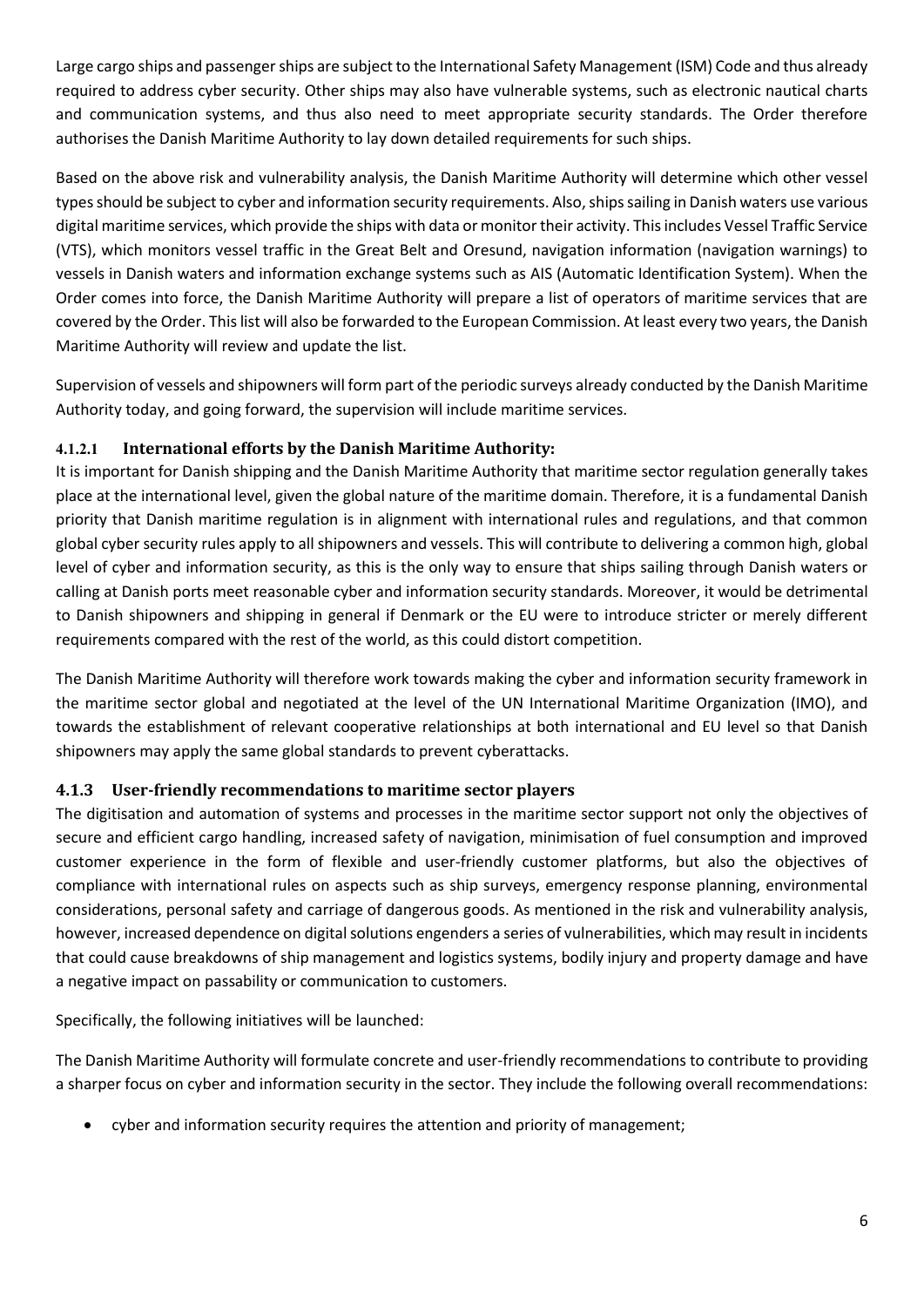- the foundations for cyber and information security work derive from a continuous focus on risk and vulnerability assessment;
- annual emergency response drills should be conducted in the individual organisations; and
- maritime operators of essential services should always have business continuity plans in place for all critical systems and business processes.
- Moreover, by applying concrete recommendations, the Danish Maritime Cybersecurity Unit must support and advise all players in the maritime sector to qualify their continued efforts to strengthen cyber and information security in the individual organisations.

The initiatives will be realised and implemented through close cooperation with, among others, Danish Shipping and through direct meetings with industry players, including shipowners and maritime equipment manufacturers.

#### <span id="page-7-0"></span>**4.1.4 IT security culture and awareness**

The maritime sector has always focused intensely on safety and security issues and has therefore come a long way in its efforts to offer general safety at sea. Focus on aspects such as employee safety, transport and cargo security and not least navigational safety and maritime security has been instrumental in building the strong security culture we see in the maritime sector today. This security culture now needs to be developed to also include the cyber and information security domain, which involves people, technologies and processes in relation to cyber and information security breaches.

Management's commitment to taking the lead responsibility for cyber and information security is a visible indicator, externally as well as internally, of an organisation's maturity in the domain. Clear backing from management encourages and supports a positive security culture, which again supports an effective security and awareness programme to improve security at all levels and in all areas of the organisation. However, a strong cyber and information security culture is not created through regulations and procedures alone, but to a very high degree by people in their daily work, including the behaviour demanded and displayed. That is why a security culture is underpinned by security communications, and safety and security management is a key prerequisite for achieving a high level of awareness among the maritime sector players.

Specifically, the following initiatives will be launched:

The Danish Maritime Authority will increase the general awareness level in the maritime sector through targeted awareness campaigns rooted in industry-specific knowledge and skills. In close cooperation with the sector players, awareness campaigns will be conducted annually across the sector. That could for instance be information campaigns on GDPR compliance, but could also be more direct and focused campaigns on protection against phishing mails or instructions in how to achieve maximum mobile security.

#### <span id="page-7-1"></span>**4.1.5 Focus on standardised processes in relation to cyber and information security management**

It is today mandatory for all Danish central government authorities to apply the ISO 27001 standard, which is a recognised and widely used international security standard that describes best practice for an information security management system. The ISO 27001 standard could usefully be supplemented with the cyber-security framework tool provided by the National Institute of Standards and Technology (NIST). While the ISO 27001 standard is typically used in Europe, NIST's framework tool is often used in a more global context. Although the two standards naturally overlap quite a bit, they feature different strengths. The ISO 27001 standard focuses primarily on management and processes,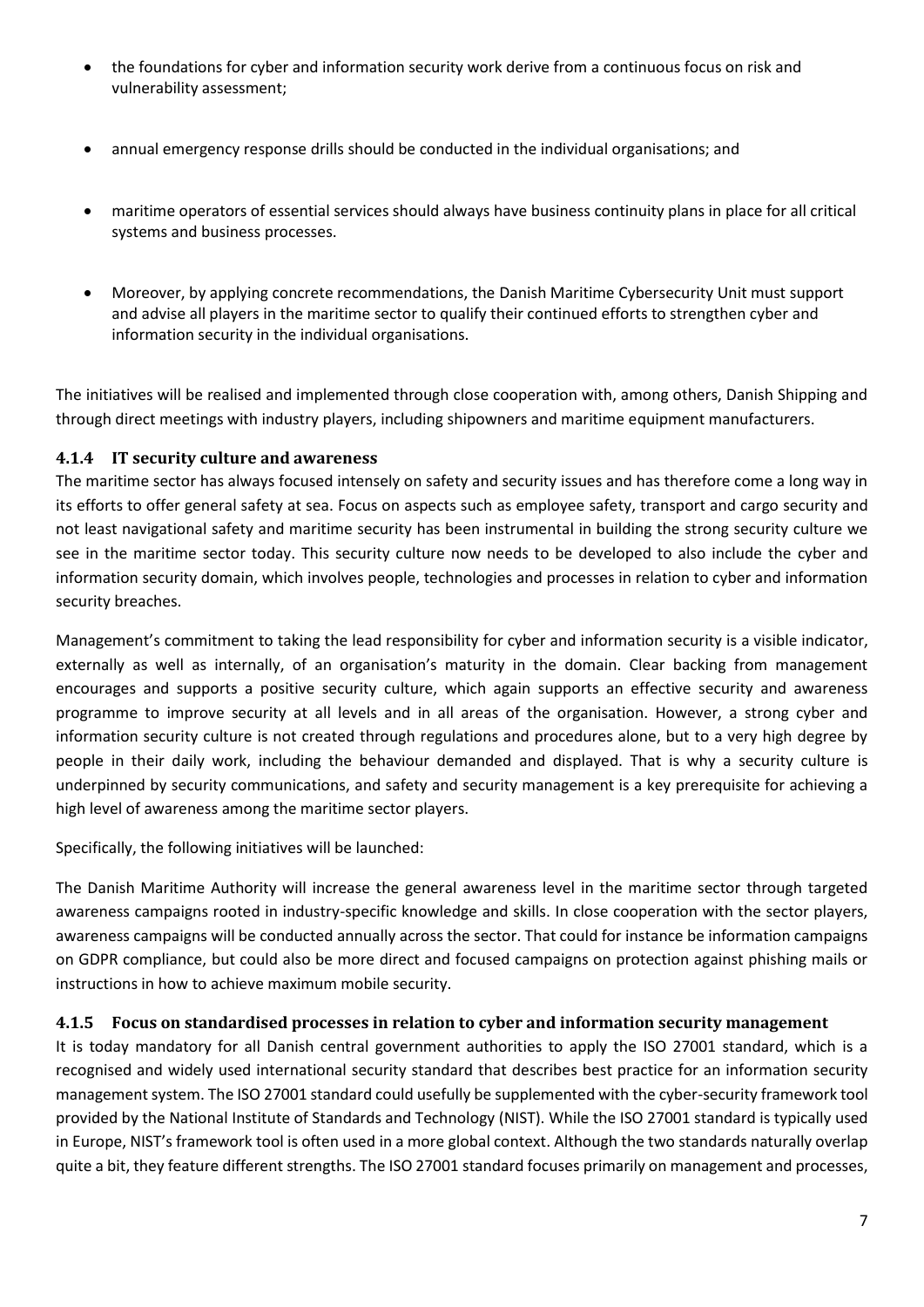whereas NIST has a stronger focus on technical security measures. In this fashion, the two standards are mutually complementary.

By using recognised IT security standards, the maritime sector can achieve effective IT security management that suits its specific needs and ensure that this effectiveness is maintained through a standardised process for ongoing improvement. This means that IT security is regularly updated to enable the maritime sector to tackle the challenges of a digital world that is in a state of constant change and under constant attack.

Specifically, the following initiatives will be launched:

- Work on cyber and information security management in the maritime sector needs to be strengthened by directing the focus on standardised processes in relation to cyber and information security management, including the use of recognised IT security standards that set standards for the establishment, implementation, maintenance and ongoing improvement of an IT security management system.
- It is necessary to facilitate a risk-managed process to ensure and maintain the confidentiality, integrity and accessibility of information so as to achieve the best possible protection of information from unauthorised disclosure or access.

#### <span id="page-8-0"></span>**4.1.6 Ensuring a consistent and robust cyber and information security emergency response in the maritime sector**

*"It is not a question of whether an organisation will be affected by an IT security incident, but a question of when. Perhaps the organisation has already been affected without knowing it.*" No matter how well an organisation protects itself, an IT security incident is bound to occur sooner or later. It could for instance be an unintended breakdown of an administration system, an infringement of the Danish Act on Processing of Personal Data or an external cyberattack completely paralysing Denmark's production facilities. When an IT security incident occurs – in whatever form it materialises – it is important to be able to roll out full-scale systems to gain an overview and to have established and tested appropriate emergency response procedures that are capable of handling the IT security incident to which the organisation is exposed.

IT emergency management or Business Continuity Management offers tools for ensuring the continued operation of an organisation whose production facilities are affected by an IT security incident, including its business-critical processes, systems and products. This is also referred to as Respond & Recover and is designed to ensure that the organisation's IT support can be sufficiently restored within a desired period, depending on when the performance of tasks and responsibilities is threatened to an extent where the consequences are unacceptable.

Specifically, the following initiative will be launched:

A consistent and robust cyber and information security emergency response in the maritime sector is obtained through the Danish Maritime Authority's practice of providing general advice to the sector about IT emergency management, including the importance of emergency response planning to ensure that the plans for instance include serious IT security incidents that completely paralyse all forms of IT systems and to ensure that all employees involved know their functions and are able to perform them.

#### <span id="page-8-1"></span>**4.1.7 Exchange point between maritime sector players and the CFCS**

The Danish Maritime Authority will serve as an exchange point between the maritime sector players and the CFCS. Its primary responsibilities in this connection will be to communicate, procure, create and validate IT security-related information between the parties. Other responsibilities will include coordination tasks and organising professional workshops and conferences related to specific IT security issues in the maritime sector.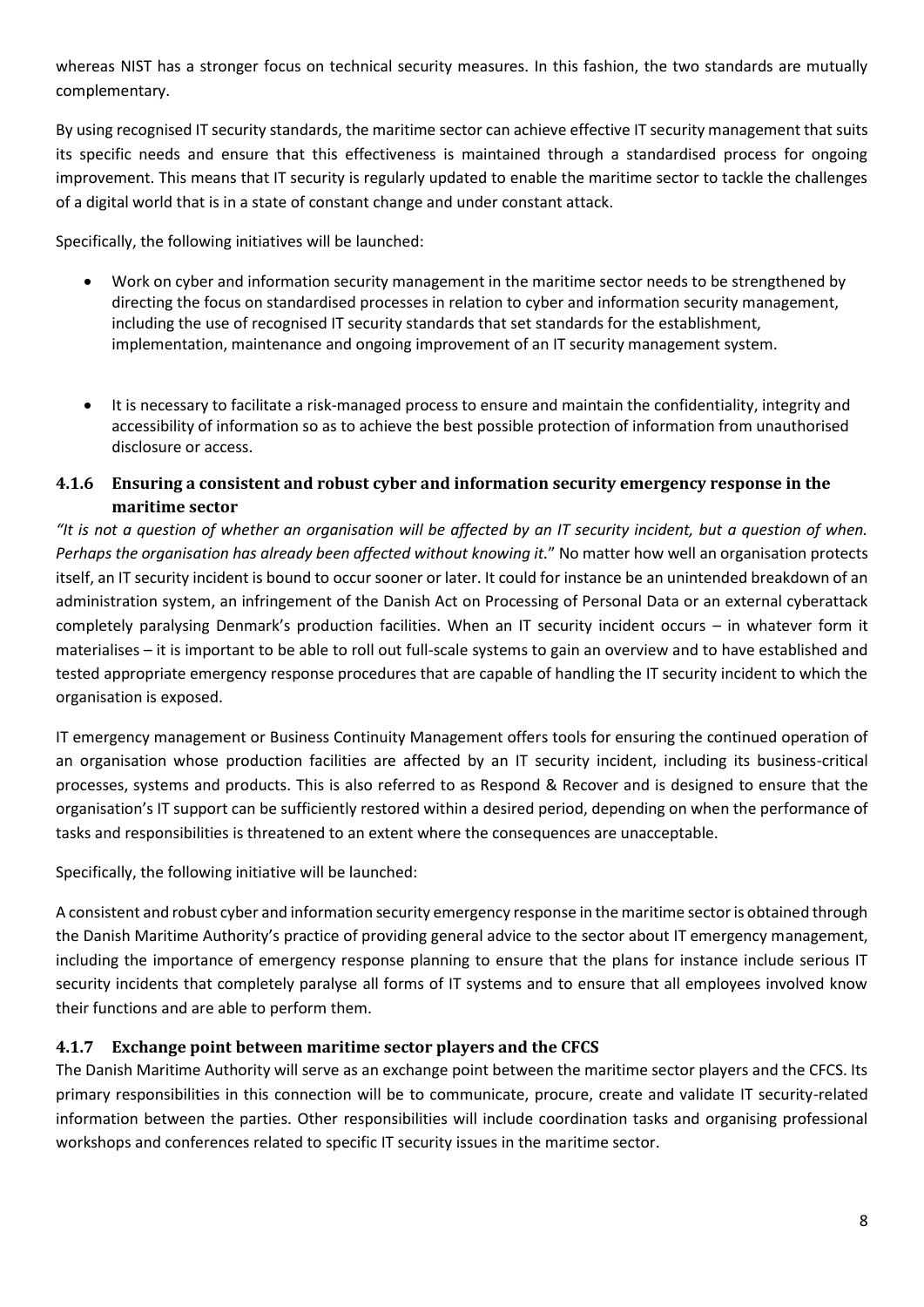Given the global nature of the maritime sector, it may be necessary to establish contact to reliable international partners for sharing experience and knowledge in the field of IT security. The United States is one of the countries that have indicated an interest in acquiring knowledge of the Danish Government's cyber and information security strategy, and it would therefore be appropriate to stimulate global coordination with key players in the domain.

Specifically, the following initiatives will be launched:

The Danish Maritime Authority aims:

- o to be able, in close cooperation with the CFCS, to analyse and provide information about the threat scenarios facing the maritime sector, making it possible to respond quickly and effectively to cyber threats;
- $\circ$  to contribute to preparing threat assessments in cooperation with the threat assessment unit of the CFCS;
- $\circ$  to be responsible for maintaining regular contact (gateway) to the relevant players in the maritime sector and contribute to ensuring that knowledge provides direct support to cyber security work in the security organisations of the authorities and businesses operating within the sector; and
- o to contribute to intensifying the global focus and cooperation on maritime cyber security.

#### <span id="page-9-0"></span>**4.1.8 Inpatriation of maritime employees to the CFCS**

A maritime employee will be inpatriated to work at the CFCS. The purpose is to ensure and promote that the CFCS has the necessary knowledge about the maritime domain and possesses the skills and competencies on which the Danish Maritime Authority and the maritime sector can capitalise in its work to ensure a high level of cyber and information security.

#### <span id="page-9-1"></span>**4.2 Maritime Cyber and Information Security Forum**

To facilitate exchange of experience and knowledge sharing across the maritime sector, the Maritime Cyber and Information Security Forum will be established.

The forum will consist of IT security representatives from Danish authorities who are involved directly in maritime activities. The Danish Maritime Authority will undertake the duties of coordinator and secretary in the Maritime Cyber and Information Security Forum, and members are expected to be able to share experience with each other in relation to specific IT security measures. The forum may serve as a platform for discussing how various security incidents have been handled by the parties involved, enabling all members of the forum to benefit from the experience they have gained in the given situations.

The primary objectives of the forum are:

- to be responsible for coordinating the handling of cyber and information security across the maritime sector; and
- through knowledge sharing, to identify and map out areas where joint initiatives can be launched to strengthen cyber and information security in the maritime sector.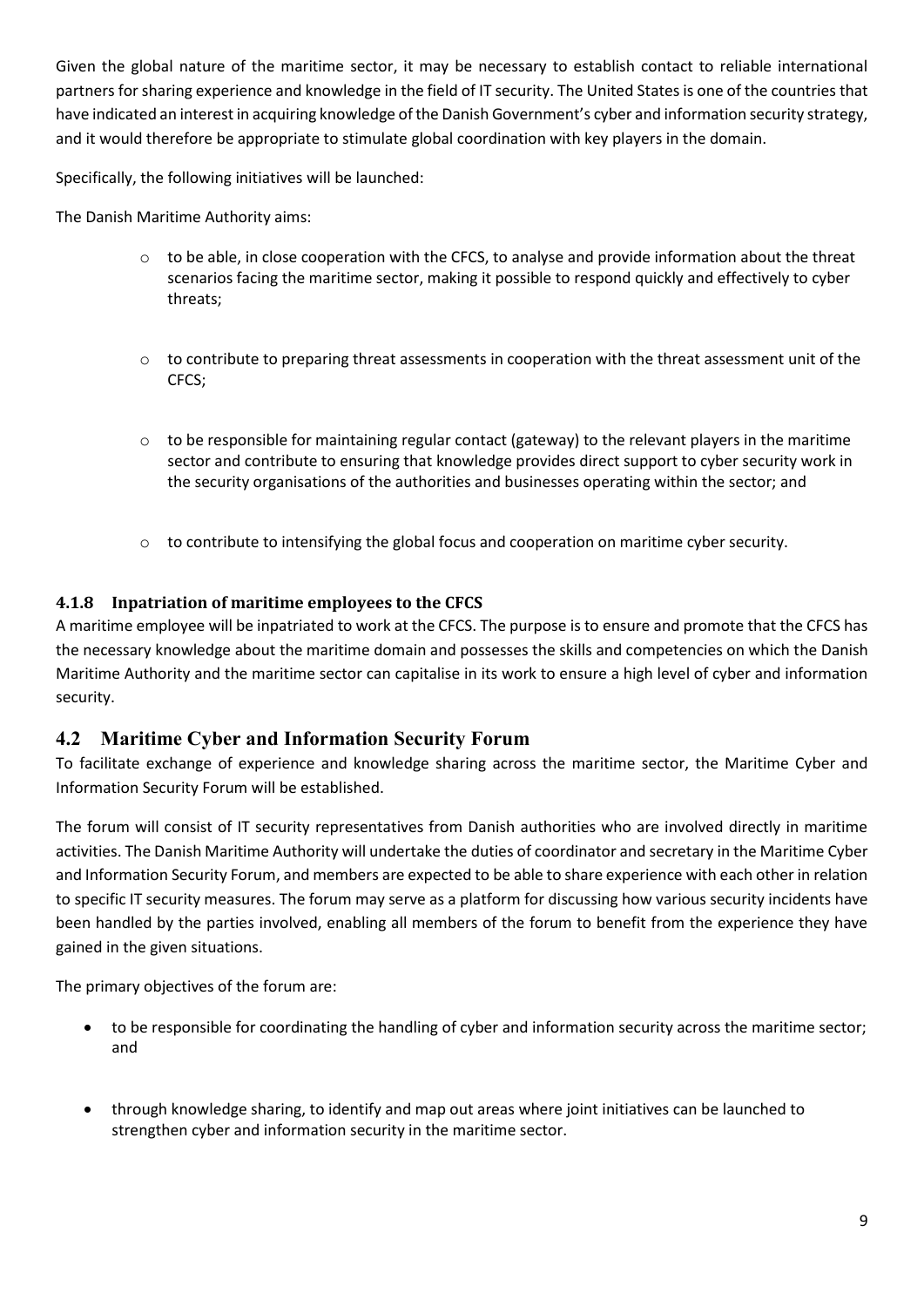The Maritime Cyber and Information Security Forum is going to implement a range of initiatives over the life of the strategy. These initiatives are described in more detail in sections 4.2.1.-4.2.3.

#### <span id="page-10-0"></span>**4.2.1 Increased awareness level through cooperation and knowledge sharing in the maritime sector**

Knowledge sharing in the maritime sector is centred on efforts to cooperate across disciplines and utilise the cyber and information security knowledge that is already available with the individual authorities within the maritime sector. This must be achieved by ensuring that players who need knowledge have access to knowledge.

The responsibilities of the Maritime Cyber and Information Security Forum are:

- through meetings and workshops, to ensure cooperation and knowledge sharing on cyber and information security across the maritime sector players;
- through knowledge sharing, to identify whether special challenges cutting across the boundaries of responsibilities have emerged and whether such challenges may/must be met by joint action in relation to cyber and information security; and
- to identify any interfaces with existing cyber and information security forums, at both the national and international level.

#### <span id="page-10-1"></span>**4.2.2 Joint emergency response and early warning plan for handling IT security incidents**

Knowledge sharing on cyber and information security is also a matter of emergency response planning and early warning, including efforts to convey the relevant knowledge faster to everyone. For instance, when an authority recognises that it has become the victim of a phishing attack, this knowledge needs to be shared and disseminated as soon as possible, thereby allowing other authorities to use the knowledge right away. The responsibilities of the Maritime Cyber and Information Security Forum are:

- to establish a joint emergency response plan for handling IT security incidents and for giving early warning to other relevant authorities in the event of emergency response plan activation;
- in the longer term, to identify and address the needs and possibilities for developing a digital hub/communications platform where cyber and information security knowledge is made easily accessible to, and searchable by, the authorities and stakeholders of the maritime sector.

#### <span id="page-10-2"></span>**4.2.3 Planning and implementation of joint cyber and information security drills**

Cyber and information security drills should be a central part of all authorities' cyber emergency planning. The purpose of these drills is to test and develop the employees, plans, procedures and technologies of the authorities as well as their cooperative relations. All maritime sector authorities should therefore, by default, plan and organise regular and varied drills to prepare for the handling of relevant and current cyber threats. The best way to accomplish this is to ensure that the authorities both organise their own internal drills and participate in cross-cutting drills with a focus on cooperation.

The responsibilities of the Maritime Cyber and Information Security Forum are:

- to draw up emergency response plans to respond to relevant and current cyber threats; and
- to coordinate joint cyber and information security drills. The forum will for instance conduct cross-cutting emergency response drills involving training in scenarios where several players from across the maritime sector are affected by simultaneous cyber and information security incidents.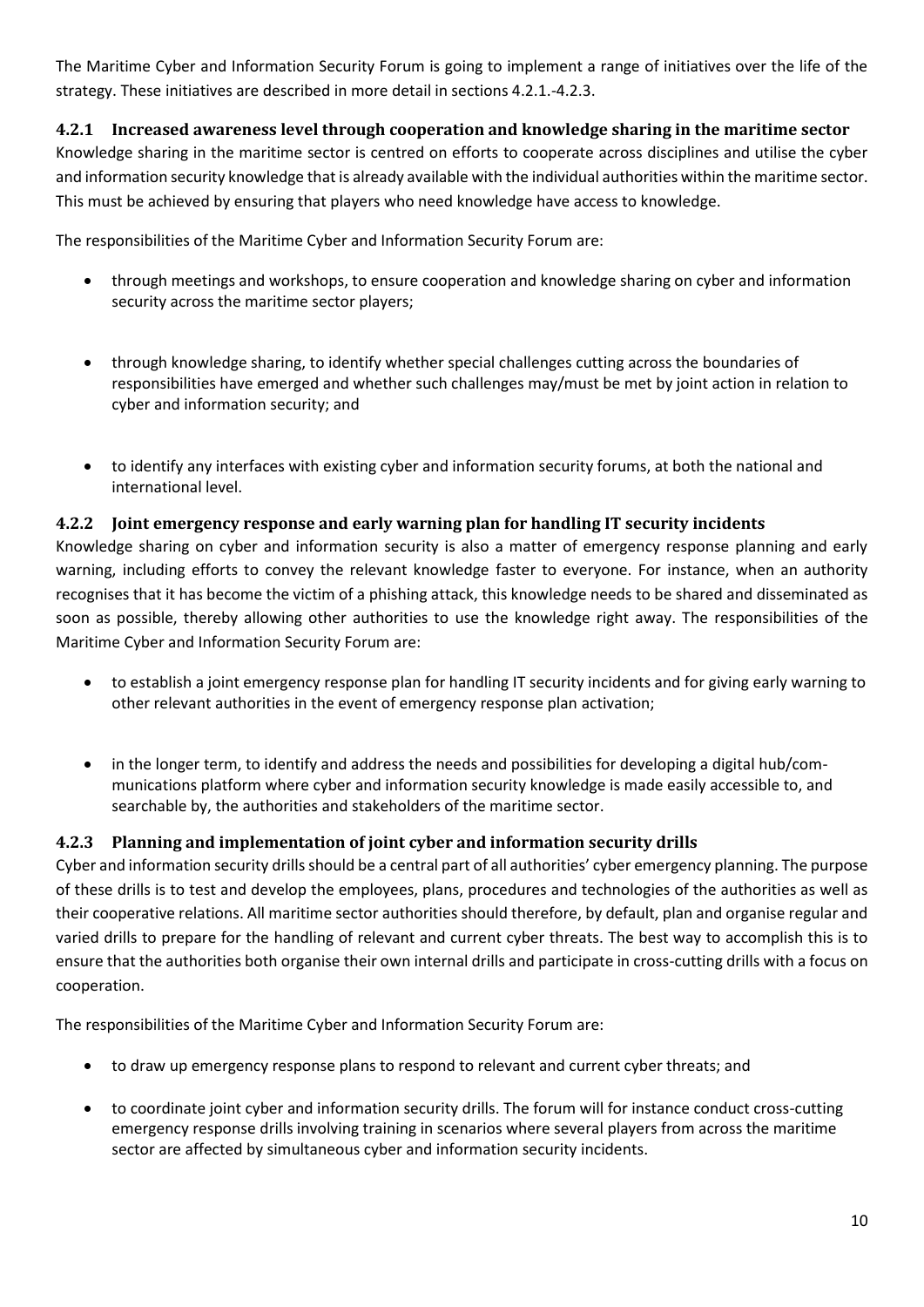# <span id="page-11-0"></span>**5 Conclusion**

The cyber and information security challenges of the maritime sector will form an integral element of the maritime security activities of the Danish Maritime Authority and will be addressed alongside other challenges and tasks related to maintaining security on board Danish ships and the safety related to navigation in Danish waters. The Danish Maritime Authority's strategic aim with the sub-strategy for cyber and information security is that:

#### *security on board Danish ships and in Danish waters should not be compromised as a result of cyberattacks.*

The Danish Maritime Authority's work to contribute to cyber and information security in the maritime sector will be included as an integral part of the general security work carried out by the Authority, including enforcement of existing requirements and regulations, in relation to the prevention and handling of incidents.

The sub-strategy complements the implementation of the NIS Directive by implementing specific initiatives. Based on the sector's vulnerabilities and current maturity, these initiatives will contribute to greater resilience to cyberattacks and, accordingly, to improved cyber security in the maritime sector.

Established in mid-2018, the Danish Maritime Cybersecurity Unit will, among other functions, serve as an exchange point between the maritime sector players and the CFCS. Its primary responsibilities in this connection will be to advise, communicate, procure, create and validate IT security-related information between maritime sector players. Other responsibilities will include training, coordination tasks and organisation of professional workshops and conferences related to specific IT security issues in the maritime sector.

#### <span id="page-11-1"></span>**5.1 Time frame**

The time frame for the strategic objectives and initiatives pursued in relation to the strategy for the maritime sector's cyber and information security: